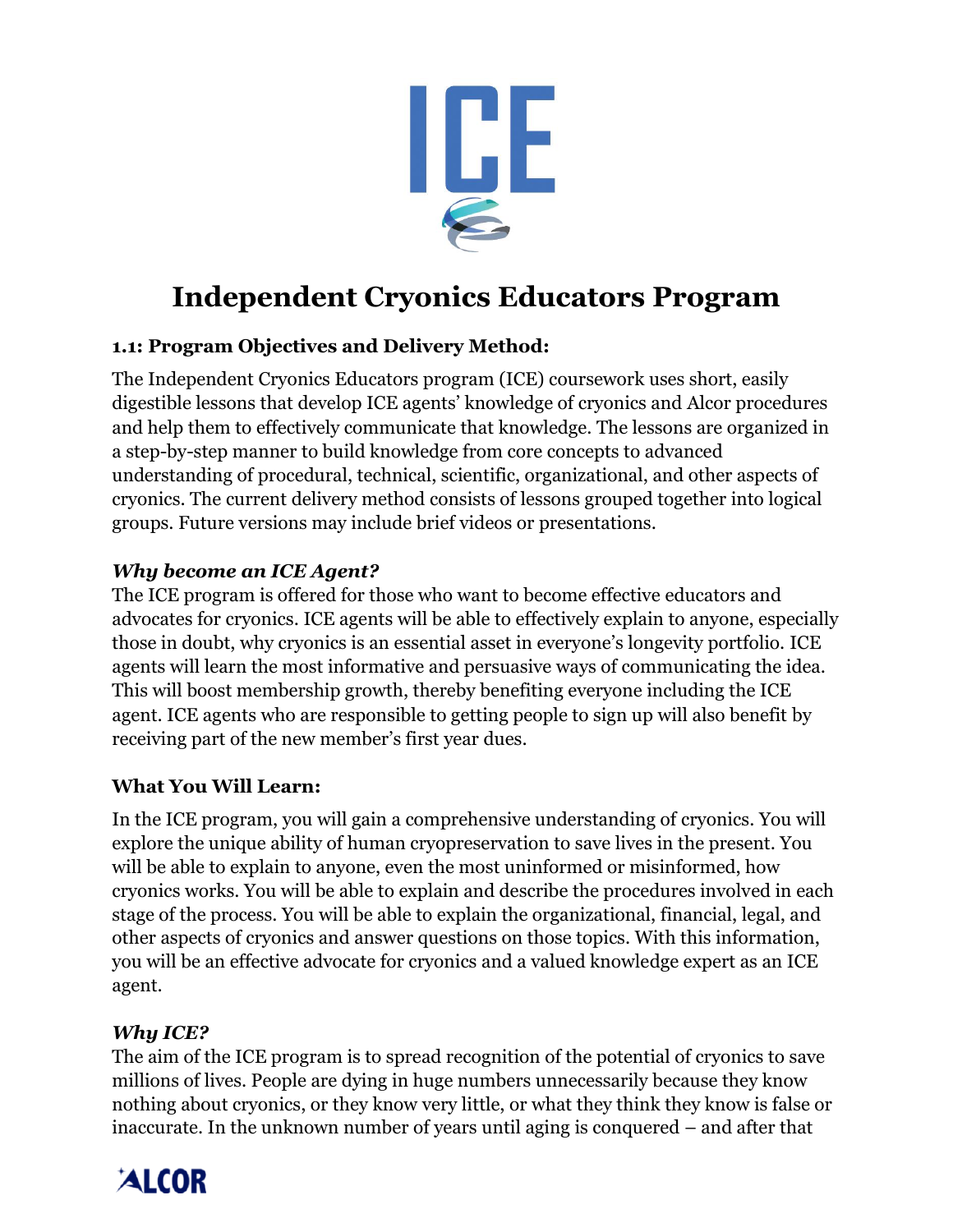while diseases and accidents remain – cryonics is the only practical way of substantially extending our lives. By enlightening more people about the possibilities of cryonics, the ICE program shows the way to this powerful life-extending practice.

The ICE program is currently offered in the form of short, easily digestible lessons in printed form. Future versions may be in the form of brief videos or presentations.

## **ICE Program**

## **Part I: ICE: Why is it Important.**

1.1 About the Program. Content. Delivery method and objectives. What you will learn. Knowledge gained at completion.

## **Part 2: Introduction to cryonics**

- 2.1. Cryonics as an extension of emergency medicine
- 2.2. Cryonics, cryopreservation, cryobiology, and cryogenics
- 2.3. The justification of cryonics
- 2.4. Cryonics vs. suspended animation vs. Targeted Temperature Management
- 2.5. The various meanings of "death"
- 2.6. The importance of standby and stabilization
- 2.7. What difference does time make after cardiac arrest?
- 2.8. Cryonics, aging, and disease
- 2.9. Non-ideal cases
- 2.10. Whole body and neuro cryopreservation

## **Part 3: Procedural aspects**

- 3.1 Deployment and standby
- 3.2 Stabilization and transport (inc. Medications and remote blood substitution; CPS)
- 3.3. Cryoprotective perfusion
- 3.4 Field cryoprotection
- 3.5 Cool down and storage

## *Sections to be added:*

## **Part 4: Technical aspects**

- 4.1. Minimizing ice crystals using vitrification
- 4.2. Cerebral ischemia: the 4–6-minute brain-death myth
- 4.3. What difference does time make after cardiac arrest?

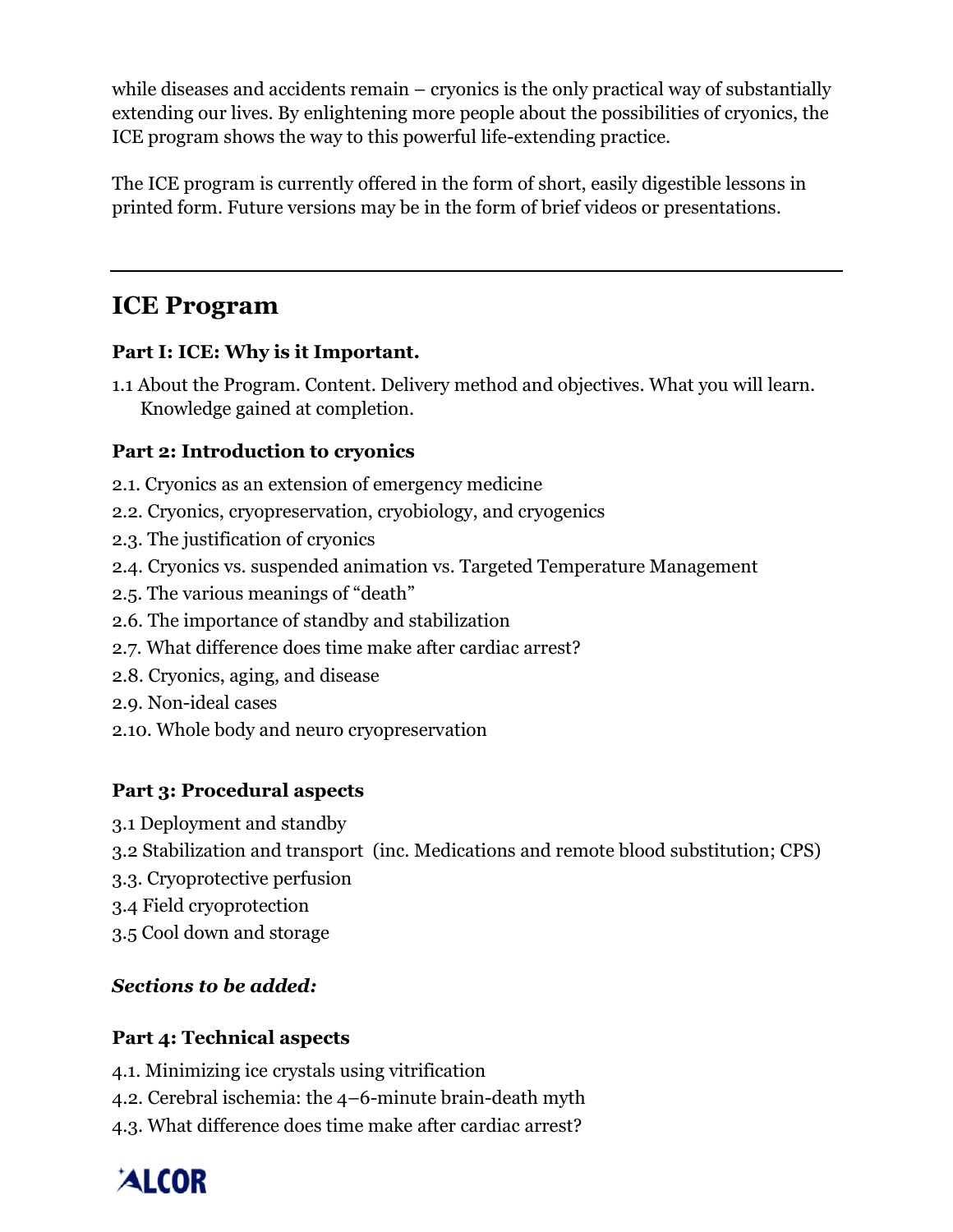- 4.4 The role of pulmonary support in cryonics
- 4.5. Cryopreservation vs. chemical fixation
- 4.6. Neurocryopreservation

#### **Part 5: Science**

- 5.1. Biological tissues and organisms that have been revived after cryopreservation
- 5.2. The Q10 rule and the Arrhenius equation
- 5.3. Vitrification
- 5.4. Memory retention after cessation of brain activity
- 5.5. Nanomedicine and cryorevival
- 5.6. The evidence supporting cryonics

## **Part 6: Membership**

- 6.1. How to arrange to be cryopreserved
- 6.2. Reasons to avoid "cryocrastination"
- 6.3. Taking it with you: Placing personal effects into storage with Alcor
- 6.4. Cryopreserving pets
- 6.5. Why choose Alcor?
- 6.6. The structure of Alcor

#### **Part 7: Financial aspects**

- 7.1. The costs of cryonics
- 7.2. Methods of paying for cryonics
- 7.3. Planning for inflation

#### **Part 8: Questions about cryonics**

- 8.1. How Alcor will sustain itself for the duration of your cryopreservation
- 8.2. Who will revive Alcor's patients?
- 8.3. When will cryopreserved patients be revived?
- 8.4. Optimizing the chances of being cryopreserved under good conditions

#### **Part 9: Philosophical and ethical issues**

- 9.1. Should we consider cryonics patients to be alive, dead, or something else?
- 9.2. Moral arguments for cryonics
- 9.3. The unfortunate and mistaken use of the term "immortality"

## **Part 10: Cultural, religious, and social issues**